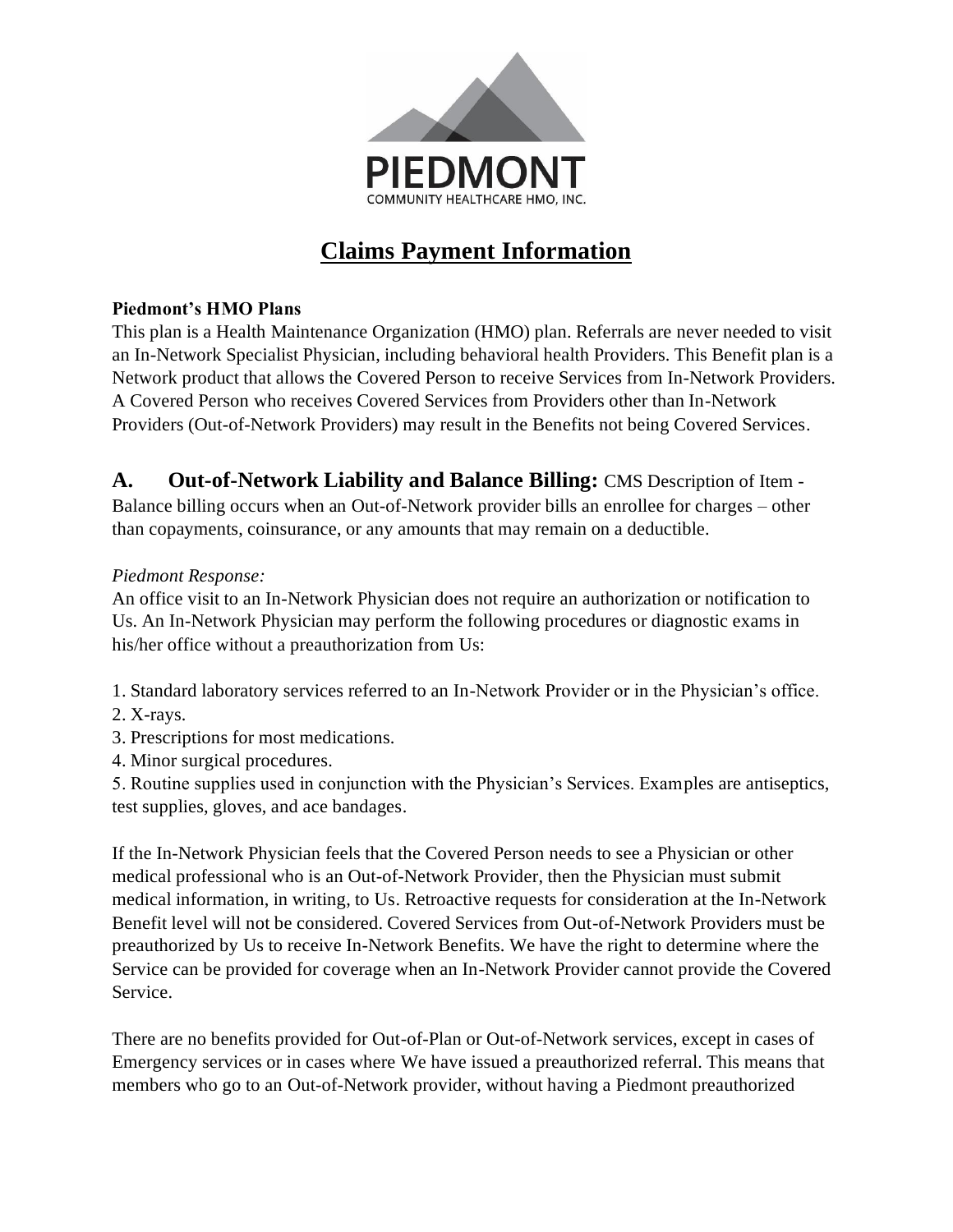referral or being an Emergency situation, will have to pay all charges out of pocket for the services they receive.

Piedmont's payment for Covered Services is based on an Allowable Charge. An Allowable Charge is the amount determined by Us as payable for a Covered Service or the Provider's actual charge for that Service, whichever is less. We will never pay more than the Allowable Charge for any Covered Service. You will only have to pay Your Copayment, Deductible, and/or Coinsurance and will not be Balance Billed by In-Network Providers for amounts above the Allowable Charge.

We do not anticipate a need for You to utilize Providers other than In-Network Providers except in Emergencies and Urgent Care situations, unless the Covered Person is preauthorized to receive the service. In the event a Covered Person receives Covered Services from an Out-of-Network Provider that have been preauthorized, We reserve the right to pay the Allowable Charge, less amounts You must pay under this Policy, for these Covered Services:

- directly to the Covered Person;
- the Out-of-Network Provider: or
- any other person responsible for paying the Out-of-Network Provider's charge. This is subject to applicable Providers that require direct payment (e.g. dentists and oral surgeons who submit valid assignments of Benefits). You are responsible for any difference between the billed amount by the Out-of-Network Provider and Our payment to either You or the Provider, otherwise known as Balance Billing. It is Your responsibility to apply any payment You receive directly from Us to the Out-of-Network Provider's claim.

The Deductible and Coinsurance for Emergency Services received from an Out-of-Network Provider are the same as the Deductible and Coinsurance for Emergency Services received from an In-Network Provider. Additionally, the Maximum Out-of-Pocket amount for In-Network Covered Benefits will apply to any Emergency Services received from an Out-of-Network Provider. Medically Necessary Emergency Services will be covered whether You get care from an In-Network or Out-of-Network Provider. Emergency care You get from an Out-of-Network Provider will be covered as an In-Network service.

Certain services, such as Emergencies, or receiving nonemergency surgical or ancillary services provided by an Out-of-Network Provider at an In-Network Facility, are exempt from Balance Billing.

**B. Enrollee Claims Submission:** CMS Description of Item - An enrollee, instead of the provider, submits a claim to the issuer, requesting payment for services that have been received.

### *Piedmont Response:*

Piedmont In-Network providers file claims for members after they receive services. If You receive pre-authorized services from an Out-of-Network Provider, You may be responsible for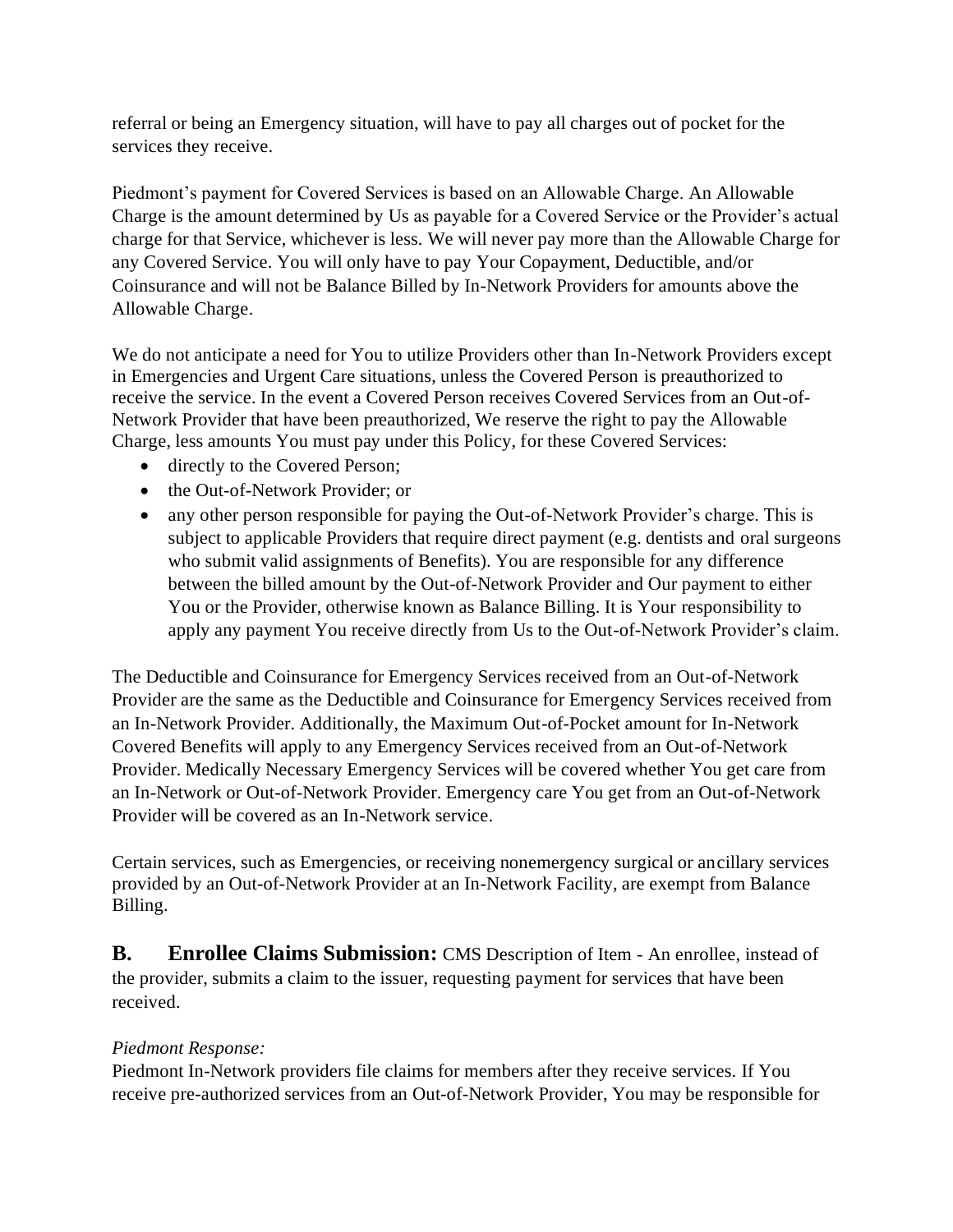all claims filing and preauthorization if this Provider does not agree to do so on Your behalf. In addition, you may be balance billed by Out-of-Network Providers. Piedmont's Medical Claim Form is available at [https://pchp.net/index.php/member-forms-marketplace.html.](https://pchp.net/index.php/member-forms-marketplace.html) The completed Claim Form can be submitted to P.O. Box 21406, Eagan, MN 55121. Written notice of a claim can be given to Us at 2316 Atherholt Road, Lynchburg, VA 24501, or to Piedmont's agent. Notice should include the name of the Subscriber, and Claimant if other than the Subscriber, the Subscriber's member number, the name and address of the Provider, the date of the services, the diagnosis and type of services received, and the charge for each type of service. If You have questions You can call Piedmont's Customer Service at 434-947-4463 or 800-400-7247.

When We receives a notice of claim, it will send the Subscriber forms for filing proof of loss. If these forms are not given to the Subscriber within 15 days after the giving of such notice, then the Subscriber shall meet the proof of loss requirements by giving Us a written statement of the nature and extent of the loss within the time limit stated in the Proofs of Loss Section.

If the Policy provides for periodic payment for a continuing loss, written proof of loss must be given to Us within 90 days after the end of each period for which We are liable. For any other loss, written proof must be given within 90 days after such loss. If it was not reasonably possible to give written proof in the time required, We will not reduce or deny the claim for this reason if the proof is filed as soon as reasonably possible. In any event, except in the absence of legal capacity, the proof required must be given no later than one year from the time specified. You should follow this procedure when Out-of-Network Providers render services.

Any prescription drug claim submitted by a Covered Person must be submitted on a Piedmont claim form, with receipts and a written explanation attached within 60 days of the date the prescription was filled to be covered. The [Prescription Reimbursement Claim Form](https://pchp.net/index.php/marketplace-docman/2019-marketplace-files/2019-marketplace-misc/3016-prescription-reimbursement-claim-form.html) is available at<https://pchp.net/index.php/member-forms-marketplace.html> and the completed form can be mailed to CVS/Caremark, P.O. Box 52136 Phoenix, Arizona 85072-2136.

# **C. Grace Periods and Claims Pending Policies During the Grace Period:**

CMS Description of Item - A QHP issuer must provide a grace period of three consecutive months if an enrollee receiving advance payments of the premium tax credit has previously paid at least one full month's premium during the benefit year. During the grace period, the QHP issuer must provide an explanation of the three consecutive month grace period for enrollees with premium tax credits pursuant to 45 CFR 156.270(d).

### *Piedmont Response:*

Only Subscribers and eligible Dependents for whom Piedmont has received the required Premiums shall be entitled to Covered Services. Except as otherwise provided in this paragraph, the Subscriber must pay the required Premium for Coverage in full on or before the 1st day of each month preceding the next month's Coverage. There is one exception. A grace period will be granted for payment of every Premium except the first Premium. The grace period is an additional period of time during which Coverage remains in effect and refers to either the 31-day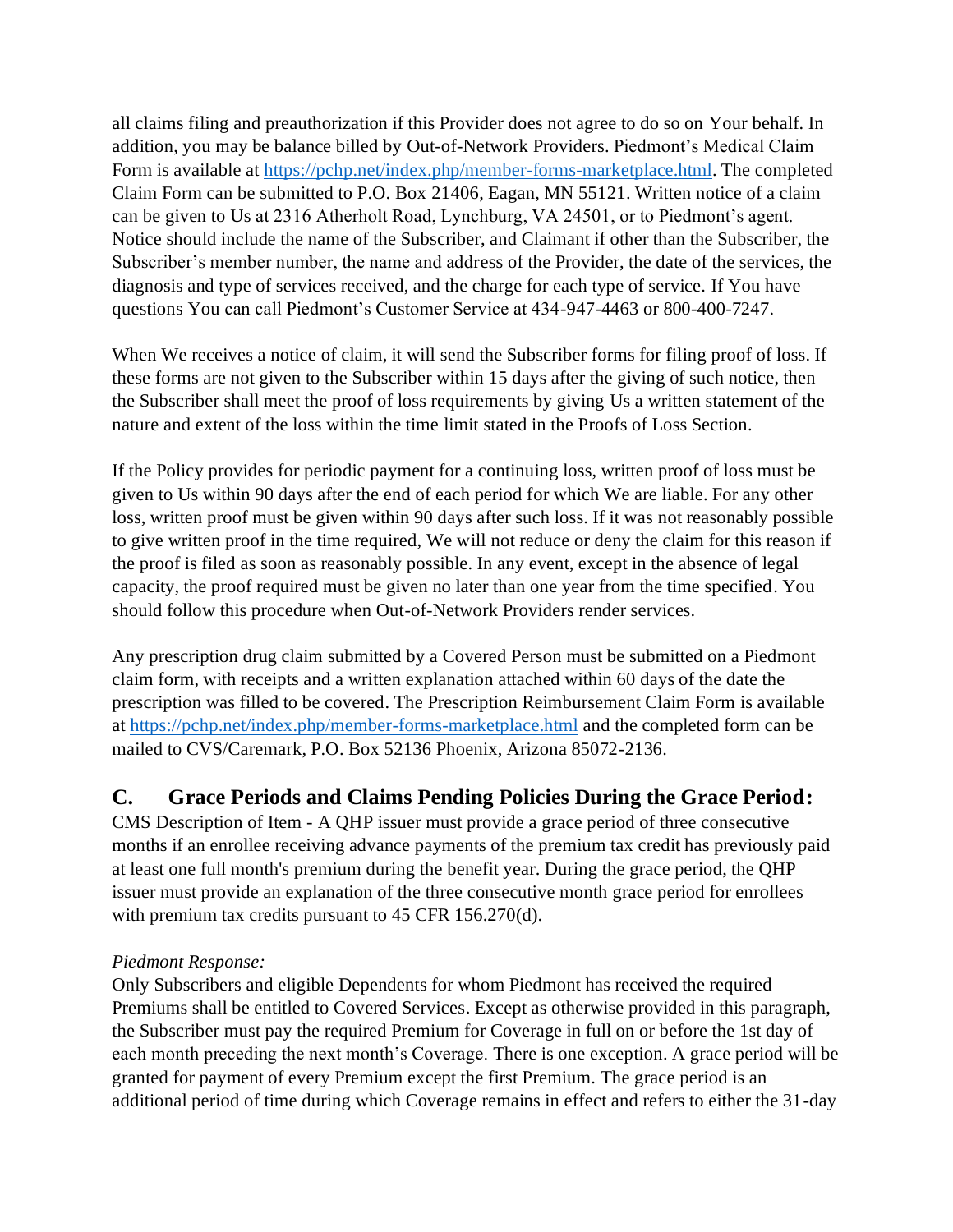grace period for individuals not receiving advance payments of the Advance Premium Tax Credit (APTC), or the three consecutive month grace period required for individuals receiving APTC. Coverage will remain in force during the grace period, unless You provide Us with notice of Your wish to discontinue Coverage in advance of the date of discontinuance.

#### **Grace period for recipients of Advance Premium Tax Credit.**

We provide a grace period of three consecutive months for an enrollee, who when failing to timely pay premiums, is receiving APTC. During the grace period, We will:

(1) Pay all appropriate claims for services rendered to the enrollee during the first month of the three consecutive month grace period and may pend claims for services rendered to the enrollee in the second and third months of the three consecutive month grace period. Pend claims is a hold status for the claim. Claims incurred in the second and third months of the three consecutive month grace period, will not be paid until full payment of all Premiums due are received by Us on or before the last day of the three consecutive month grace period.

Also, any drugs filled during the second and third months of the grace period will process at 100% patient responsibility. You may file a paper claim to be reimbursed for the drug cost once the outstanding premium balance has been paid and Your grace period has been reset.

(2) Notify providers of the possibility for denied claims when an enrollee is in the second and third months of the 3-consecutive month grace period.

If the Subscriber does receive APTC, a grace period of three consecutive months is allowed for individuals who have previously paid at least one month's Premium in a Benefit year. During the grace period, We must apply any payment received to the first billing cycle in which payment was delinquent and continue to collect the APTC. If the required Premium payments due are not paid on or before the end of the three consecutive month grace period, the policy will be terminated, and the last day of Coverage will be the last day of the first month of the three consecutive month grace period. Piedmont must pay claims incurred during the first month of the three consecutive month grace period. You will be responsible for any claims incurred after the first month of the three consecutive month grace period, if all payments due are not paid on or before the last day of the three consecutive month grace period. You will be liable to Us for the Premium payment due, including for the grace period, or for the payment of a pro rata premium for the time the policy was in force during any part of the grace period.

#### **Grace period for recipients not receiving advance payments of the premium tax credit.**

If the Subscriber does not receive APTC, the grace period will begin on the Premium due date and continue for 31 days, unless You provide Us with notice of Your wish to discontinue Coverage in advance of the date of discontinuance. If You do not make the full payment of any Premium due during the grace period, the Policy will be terminated, and the last day of coverage will be the last day of the Grace Period. You will be liable to Piedmont for the Premium payment due, including for the grace period, or for the payment of a pro rata premium for the time the policy was in force during any part of the grace period.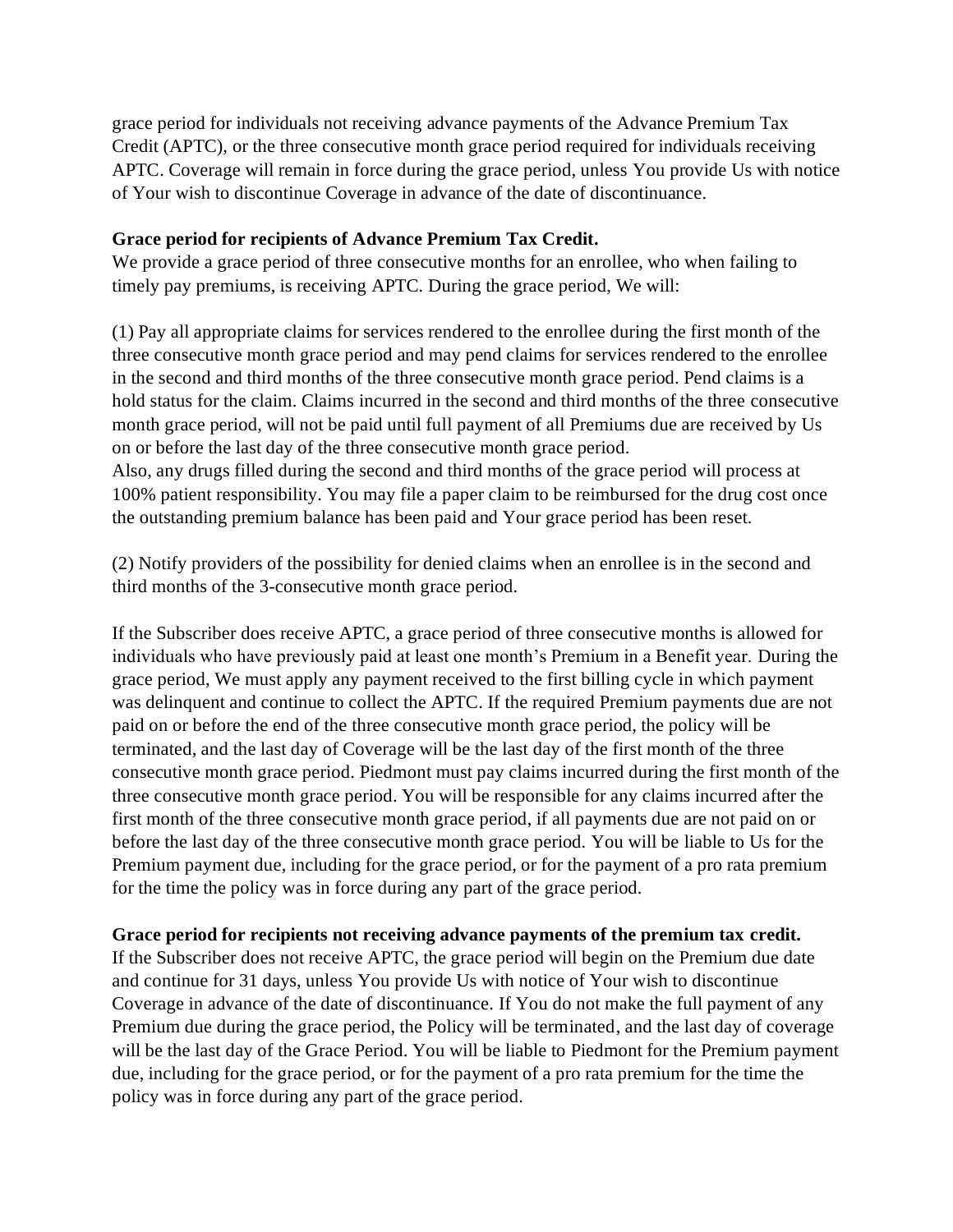**D. Retroactive Denials:** CMS Description of Item - A retroactive denial is the reversal of a previously paid claim, through which the enrollee then becomes responsible for payment.

### *Piedmont Response:*

We may deny a claim after the member has received services from a provider. This could happen in cases of loss of coverage due to non-payment of premium or loss of eligibility of coverage. It could also occur if We perform a retrospective review of medical records or services to determine Medical Necessity.

Members should try to prevent retroactive denials of claims by always paying their premiums on time and notifying the Marketplace of any change in circumstances. The member should also become familiar with Piedmont's preauthorization procedures and covered services to prevent retroactive denials.

**E. Enrollee Recoupment of Overpayments:** CMS Description of Item - Enrollee recoupment of overpayments is the refund of a premium overpayment by the enrollee due to the over-billing by the issuer.

### *Piedmont Response:*

Premium(s) shall mean the monthly payment due from the Subscriber to Us as specified in the Policy and related documents as a requirement for Subscriber and applicable Dependent(s) to receive coverage. Members should contact Us if they think that they have paid more premium than what they believe is due and therefore ask Us for a refund. If an overpayment is verified by Our billing team, Piedmont will issue the necessary refund payable to the Subscriber of the policy.

# **F. Medical Necessity and Prior Authorization Timeframes and Enrollee Responsibilities**

CMS Description of Item –

- 1. Medical necessity is used to describe care that is reasonable, necessary, and appropriate, based on evidence-based clinical standards of care.
- 2. Prior authorization is a process through which an issuer approves a request to access a covered benefit before the insured accesses the benefit.

### *Piedmont Response:*

Medically Necessary services or Medical Necessity refers to those Covered Services that We determines are: (1) consistent with the diagnosis and treatment of the Covered Person's condition; (2) are appropriate given the circumstances and the symptoms; (3) are provided to treat the condition, illness, disease or injury; (4) are in accordance with standards of good medical practice; (5) are not primarily for the convenience of the Covered Person or the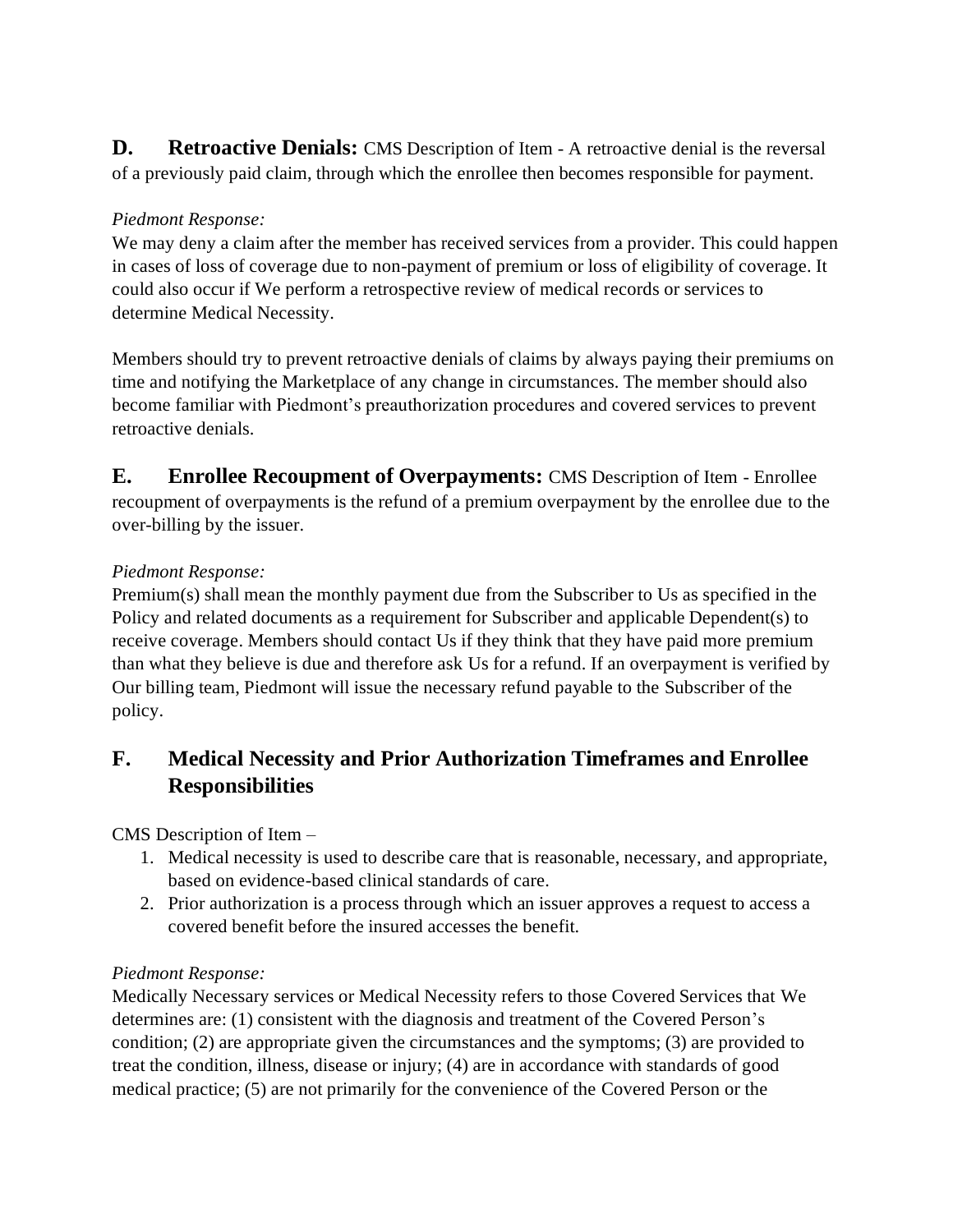Provider; and (6) with respect to Inpatient care, are provided to treat a condition requiring acute care as a bed patient. We will determine the Medical Necessity of a given service or procedure.

It is the member's responsibility to obtain preauthorization before treatment is received for services that require it. We require Providers (or a Covered Person acting on their own behalf) to make preauthorization arrangements during regular business hours. Our preauthorization is not required for Emergencies anytime or Urgent Care situations after hours.

Certain Covered Services will require preauthorization by Us, except in an Emergency or Urgent Care situations after hours (see below). The In-Network Physician will work with You or the Covered Person and Us to handle these preauthorization requirements. Examples of these Services include, but are not limited to, the following:

- 1. Referrals for Covered Services to all Providers who are Out-of-Network Providers to obtain In-Network Benefits. Failure to obtain the preauthorization will result in the Benefits not being Covered Services;
- 2. Transplant services;
- 3. Non-Emergent ambulance transport services;
- 4. Clinical trials;
- 5. Durable medical equipment (DME) requires preauthorization depending on the type of equipment or supply (based on CPT code). Repair and replacement of DME follows the same guidelines. Contact Piedmont Customer Service or view Piedmont's website for further information;

Compound drugs that cost \$300 or more. Please note that compound drugs are generally

- 6. not covered.
- 7. Certain medications, including but not limited to:
	- Botulinum toxin:
	- Chemotherapy;
	- Infusion therapy, including ambulatory infusion center setting;
	- Injections, including but not limited to intravitreal injections and viscosupplementation;
- 8. Inpatient Hospital (except for routine vaginal/C-section deliveries at In-Network Hospitals);
- 9. Partial Hospitalization;
- 10. Acute rehabilitation;
- 11. Skilled nursing facility;
- 12. Long-term acute care Hospital;
- 13. Inpatient detox, residential treatment, partial hospital and intensive outpatient for substance abuse;
- 14. Magnetic resonance imaging (MRI) (except breast MRI);
- 15. Magnetic resonance angiography (MRA);
- 16. Magnetic resonance cholangiopancreatography (MRCP);
- 17. Positron emission tomography (PET) scans;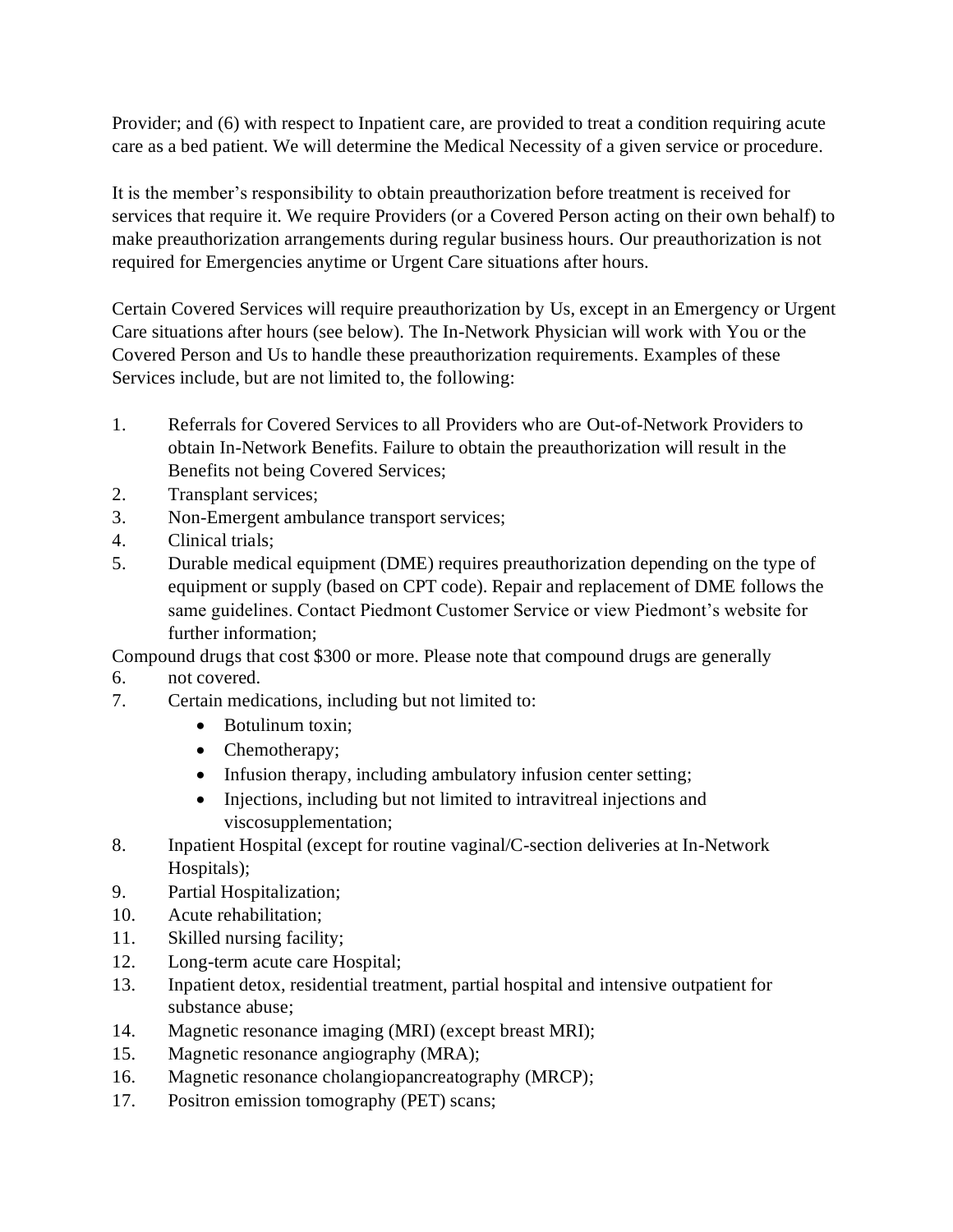- 18. Bone scans;
- 19. Certain outpatient surgeries, including those performed in the Outpatient Hospital or ambulatory surgery center setting and oral surgery;
- 20. Ablation procedures (no preauthorization needed for cardiac ablation procedures), and radiofrequency ablation, including those performed in-office;
- 21. Endoscopic retrograde cholangiopancreatography (ERCP);
- 22. Sclerotherapy;
- 23. Wireless capsule endoscopy;
- 24. All tertiary care services, including transplant services; and
- 25. Home infusion services.

You or Your Provider must submit documentation, including a treatment plan when requested, for Covered Services requiring preauthorization. We will establish that the appropriate criteria has been met and, if so, provide an authorization to the Provider from whom the Covered Person plans to receive Covered Services.

Preauthorization is certification by Piedmont of Medical Necessity and not a guarantee of payment. For Benefits to be Covered Services, on the date You get service:

- 1. You must be eligible for Benefits;
- 2. Premium must be paid for the time period that services are given;
- 3. The service or supply must be a Covered Service under Your Policy;
- 4. The service cannot be subject to an exclusion under Your Policy; and
- 5. The Covered Person must not have exceeded any applicable limits under Your Policy.

A Covered Person is not required to receive a referral or preauthorization from their the Primary Care Physician or Us before receiving obstetrical or gynecological care from an In-Network Provider specializing in obstetrics or gynecological care, which includes ordering related obstetrical and gynecological items and services that are Covered Benefits.

Piedmont does not require preauthorization for the interhospital transfer of: (1) a newborn infant experiencing a life-threatening emergency condition, or (2) the hospitalized mother of such newborn infant to accompany the infant.

When the Covered Person requires resuscitation, Emergency treatment, or his/her life is endangered, We do not require prior authorization before he/she calls: (1) an Emergency 911 system; or (2) other state, county or municipal Emergency medical system.

Emergency services provided to the Covered Person in the Emergency department of a Hospital or other skilled medical facility are Covered Benefits:

• Regardless of whether the Provider furnishing the Emergency Services is an In-Network Provider with respect to the services;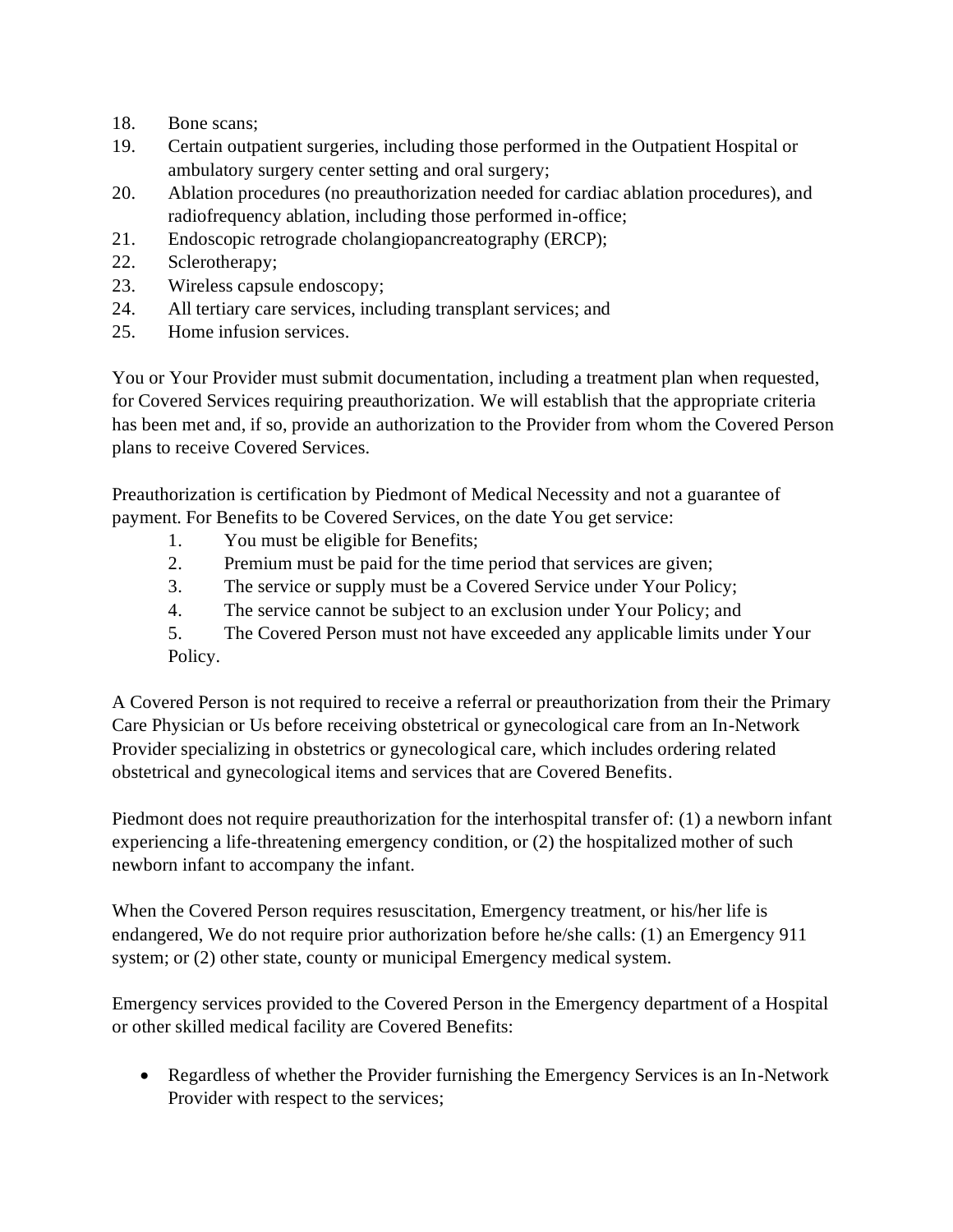- Without the need for preauthorization by Piedmont, even if an Out-of-Network Provider provides the Emergency Services;
- Regardless of the final diagnosis rendered to the Covered Person; and
- If an Out-of-Network Provider provides the Emergency Services, without imposing any administrative requirement or limitation on coverage that is more restrictive than the requirements or limitations that apply to Emergency Services received from In-Network Providers.

If an In-Network Physician feels that the Covered Person needs to see a Physician or other medical professional who is an Out-of-Network Provider, then the Physician must submit medical information, in writing, to Us. Retroactive requests for consideration at the In-Network Benefit level will not be considered. Covered Services from Out-of-Network Providers must be preauthorized by Us in order to receive In-Network Benefits. We have the right to determine where the Service can be provided for Coverage when a In-Network Provider cannot provide the Covered Service.

1. Post-Service and Pre-Service Claims Review:

We will review a:

- Post-service claim within: 15 days after Piedmont receives it; and
- Pre-service claim within: 15 days after Piedmont receives it.

A "post-service claim" is any claim under this Policy for a Benefit for which the Covered Person does not need approval before receiving the Benefit. Most claims under this Policy are postservice claims.

A "pre-service claim" is any claim under this Policy for a Benefit for which the Covered Person must receive approval (preauthorization) before receiving the Benefit.

We may extend the time to review a claim for an additional 15 days if We: (1) decide that an extension is necessary for reasons beyond Our control; (2) notify You of the reason for the extension in writing before the initial review period ends; and (3) tell You when We expect to make Our final decision. If the extension is because We did not receive necessary information, the extension notice will describe the needed information. You will have 45 days after You receive such an extension notice to provide the information. Our time to review a claim is "tolled" or stops between the date We send the extension notice and the date We receive the requested information.

2. Expedited Decisions for Urgent Care Claims or Requests:

Except as otherwise provided in this Section, We will review an Urgent Care Claim within 72 hours after receipt.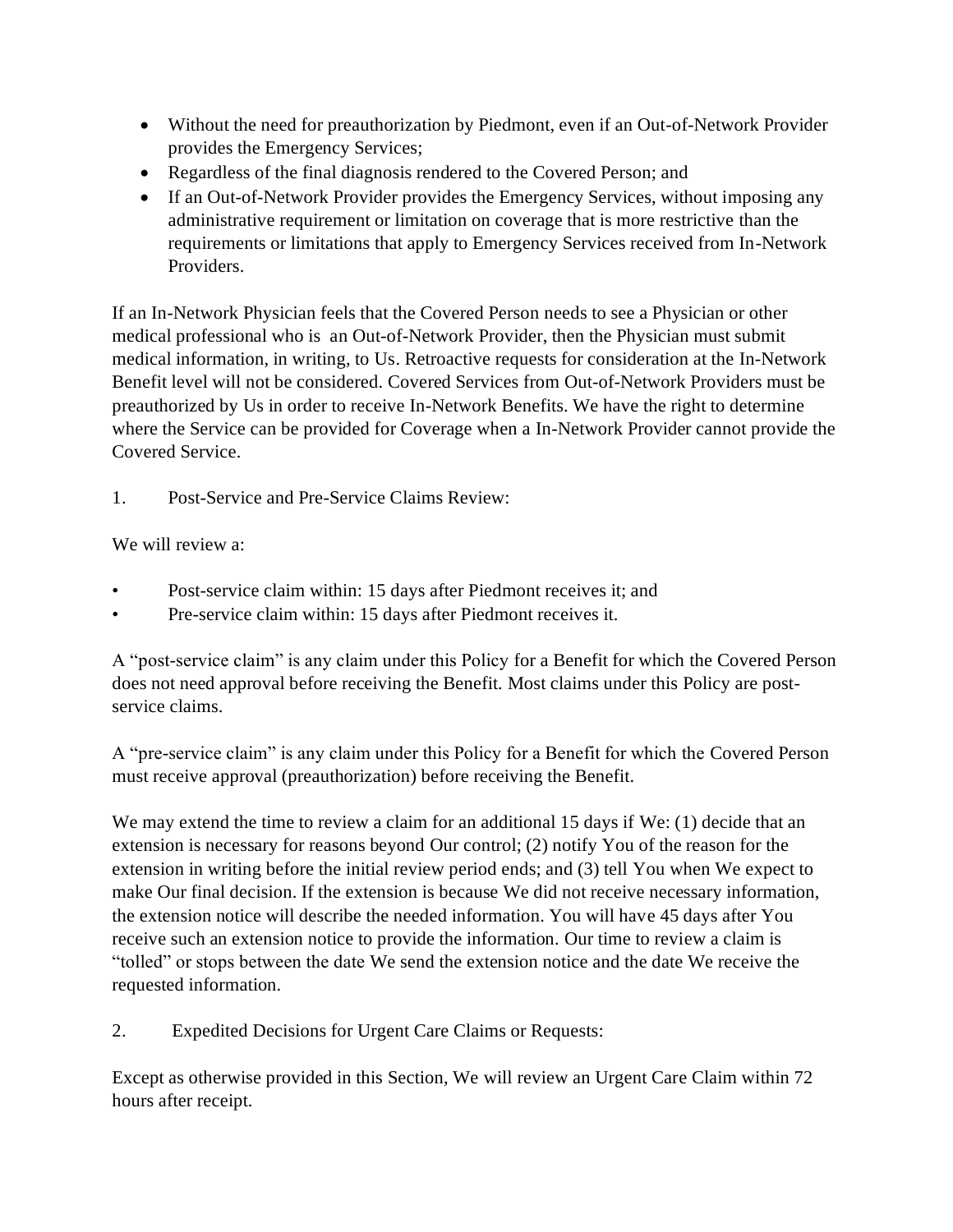For the purposes this Section, an "Urgent Care Claim" is any claim or urgent request for medical care or treatment for a Benefit for which the application of post-service or pre-service time frames or Our normal preauthorization standards:

• could seriously jeopardize the patient's life, health, or ability to regain maximum function; or

• would, in the opinion of a Physician who is knowledgeable about the patient's medical condition, subject the patient to severe pain that cannot be adequately managed without the Benefit.

We will notify the claimant of a Benefit determination (approval or denial) with respect to an Urgent Care Claim as soon as possible, considering the medical needs, but not later than 72 hours after We receive the claim or request. If the claimant fails to provide enough information to determine whether, or to what extent, Benefits are Covered or payable under this Policy, We will notify the claimant within 24 hours of receipt of the claim or request that additional information is required to make a decision.

We will apply the standard of "a prudent layperson who possesses an average knowledge of health and medicine" when it determines whether Your claim is an Urgent Care Claim. However, if the Physician who is knowledgeable about Your medical condition advises Us that Your claim is an Urgent Care Claim, then We will treat it as such.

We may extend the time to review an Urgent Care Claim up to 48 hours if : (1) We do not receive information that We need to determine whether the claim is covered; and (2) We tell You what information We need to complete Our claims review. We will provide this notice within 24 hours after We receive the Urgent Care Claim. You will have 48 hours to provide the necessary information. For an Urgent Care Claim, We will notify You of Our decision no more than 48 hours after: (1) We receive the requested information; or (2) the extension period ends, whichever is earlier.

## **G. Drug Exceptions Timeframes and Enrollee Responsibilities:**

CMS Description of Item – Issuers' exceptions processes allow enrollees to request and gain access to drugs not listed on the plan's formulary, pursuant to 45 CFR 156.122(c).

### *Piedmont Response:*

We have a process in place for any Covered Person, a designated representative, the prescribing Physician or other prescriber to request and gain access to clinically appropriate drugs not otherwise covered on Our formulary. A Formulary Exception request may be submitted to allow a Covered Person to obtain coverage for a drug by phone or fax.

An Exceptions Request Form is available online at [https://pchp.net/index.php/member-forms](https://pchp.net/index.php/member-forms-marketplace.html)[marketplace.html.](https://pchp.net/index.php/member-forms-marketplace.html) Forms may be faxed to CVS/Caremark at 1-855-245-2134. Exceptions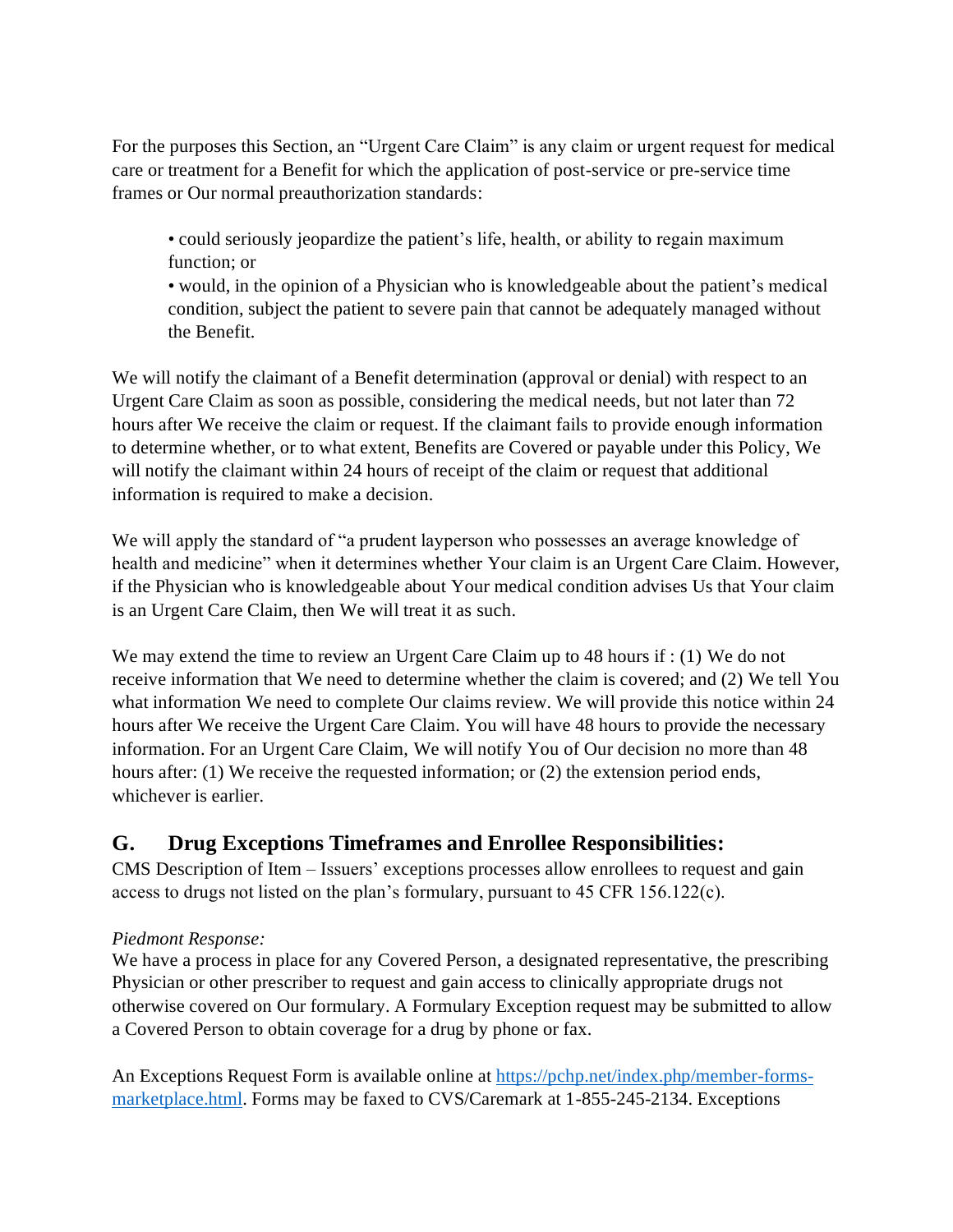requests may also be communicated by phone to CVS/Caremark at 1-855-582-2022. Please note that this exception process only applies to drugs not included on the formulary. If a Covered Person has been denied coverage for a drug included on the formulary, You have the right to a full and fair appeal of Our decision and should follow the appeal process described later in this Section.

We will act on a standard exception request within one (1) business day of receipt of the request. We will cover the prescription drug only if We agree that it is Medically Necessary and appropriate over the other drugs that are on the formulary. We will make a coverage determination and notify the appropriate requester within 72 hours following receipt of the request. If We approve the coverage of the drug, coverage of the drug will be provided for the duration of the prescription, including refills. If We deny coverage of the drug, We have a process in place to allow the request to be reviewed by an independent review organization as described under "External Exception Request Review" in this section.

Any Covered Person, a designated representative, the prescribing Physician, or other prescriber may also submit a request for a Prescription Drug that is not on the formulary based on exigent circumstances. Exigent circumstances exist if he/she is suffering from a health condition that may seriously jeopardize life, health, or ability to regain maximum function, or if he/she is undergoing a current course of treatment using a drug not on the formulary. We will make a coverage decision within 24 hours of receipt of the request. If We approve the request, coverage of the drug will be provided for the duration of the exigency. If We deny the request, We have a process in place to allow the request to be reviewed by an independent review organization as described under "External Exception Request Review" in this Section.

*External Exception Request Review* - If We deny an appeal of a standard or expedited request, We have a process in place to allow the request to be reviewed by an independent review organization. Notification of a decision on an external exception request will be given to the applicable Covered Person, representative, or Physician no later than 72 hours following receipt of the request if the original request was a standard request. If the original request was an expedited request notification will be given no later than 24 hours following receipt of the request. If an external exception request is approved, We will provide coverage for the nonformulary drug for the duration of the prescription, and without additional cost-sharing beyond that provided for formulary Prescription Drugs in the Covered Benefits. For expedited exception requests coverage of the non-formulary drug will be provided for the duration of the need and without additional cost-sharing beyond that provided for formulary Prescription Drugs in the Covered Benefits.

There are two exceptions to the formulary requirement:

• Coverage may be obtained without additional cost-sharing beyond that which is required of formulary Prescription Drugs for a non-formulary drug if We determine, after consulting with the prescribing Physician, the formulary drugs are inappropriate therapy for the condition.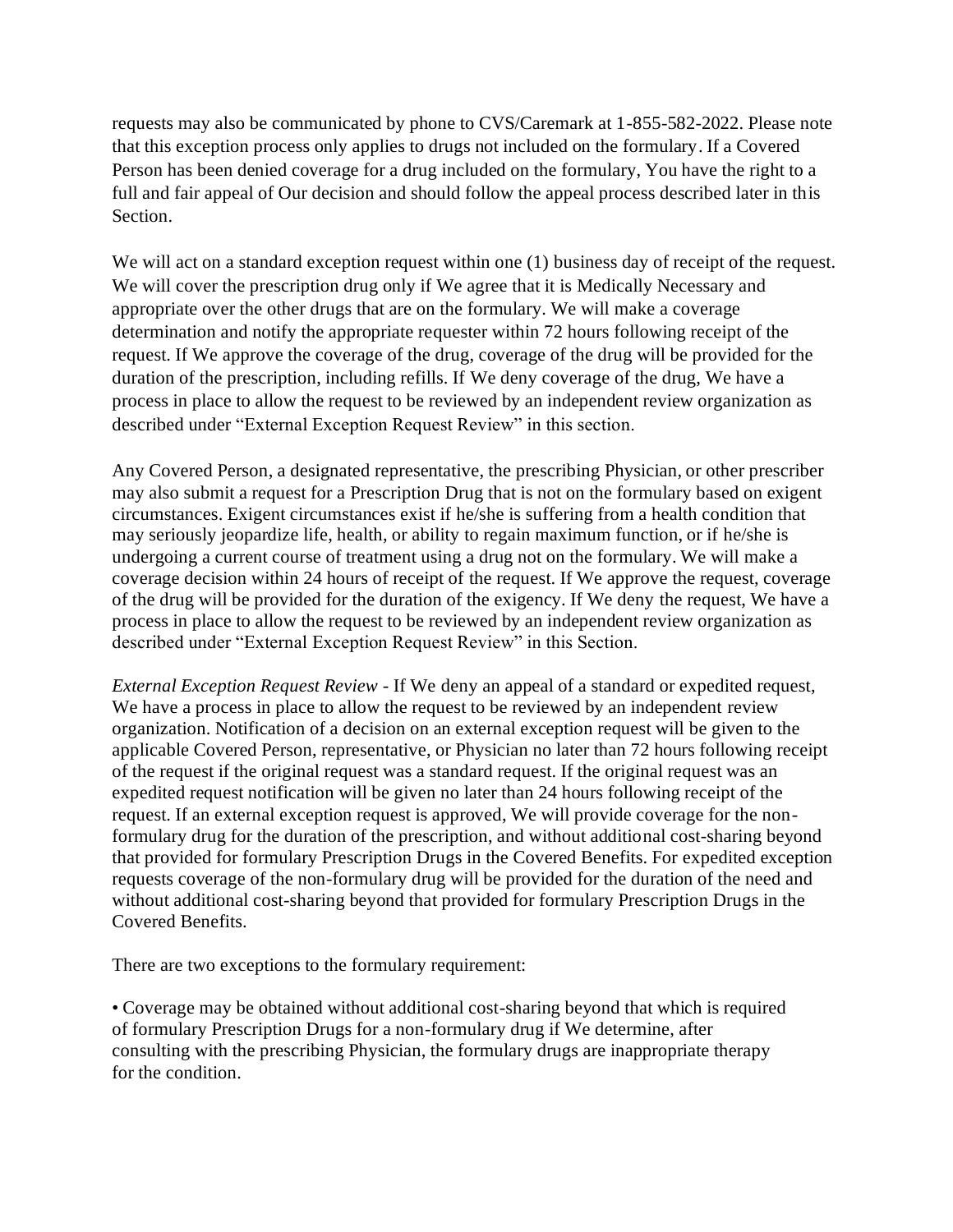• Coverage may be obtained without additional cost-sharing beyond that which is required of formulary Prescription Drugs for a non-formulary drug if:

▪ the Covered Person has been taking or using the non-formulary Prescription Drug for at least six months prior to its exclusion from the formulary; and

▪ The prescribing Physician determines that either the formulary drugs are inappropriate therapy for the condition, or that changing drug therapy presents a significant health risk.

# **H. Information on Explanation of Benefits (EOBs):** CMS Description of Item –

An EOB is a statement an issuer sends the enrollee to explain what medical treatments or services it paid for on an enrollee's behalf, the issuer's payment, and the enrollee's financial responsibility pursuant to the terms of the policy.

### *Piedmont Response:*

We will send an Explanation of Benefits (EOB) document to the member after a claim from your provider is processed. The EOB is not a bill. It is a summary of how Your benefits are applied to a claim. The EOB will provide details on the following items concerning the health care service:

- Our contact information if the member has any questions;
- Claim detail showing the service provided, the provider, the dates of service, billed amounts, provider discounts, allowed amounts, non-covered amounts, other insurance amounts, benefit that is payable, the deductible applied, the copay applied, the coinsurance applied, the member portion due, and code descriptions;
- Accumulator descriptions including the amount, amount met, and amount remaining of Deductibles and Out-of-Pocket Maximums.

**I. Coordination of Benefits (COB):** CMS Description of Item – Coordination of benefits exists when an enrollee is covered by more than one plan and determines which plan pays first.

### *Piedmont Response:*

Special Coordination of Benefits (COB) rules apply when You or members of Your family have additional Coverage through other health insurance Plans, including but not limited to:

- Group and individual health insurance plans, Health Maintenance Organization (HMO), and other prepaid coverage;
- Labor management trustee plans, union welfare plans, employer welfare plans, employer organization plans, or Employee Benefit organization plans; and
- Coverage under any tax-supported or government program to the extent permitted by law.

When the COB provision applies, the insurance carriers involved will coordinate the Benefits payable. The COB provision is meant to prevent duplicate payments for the same services.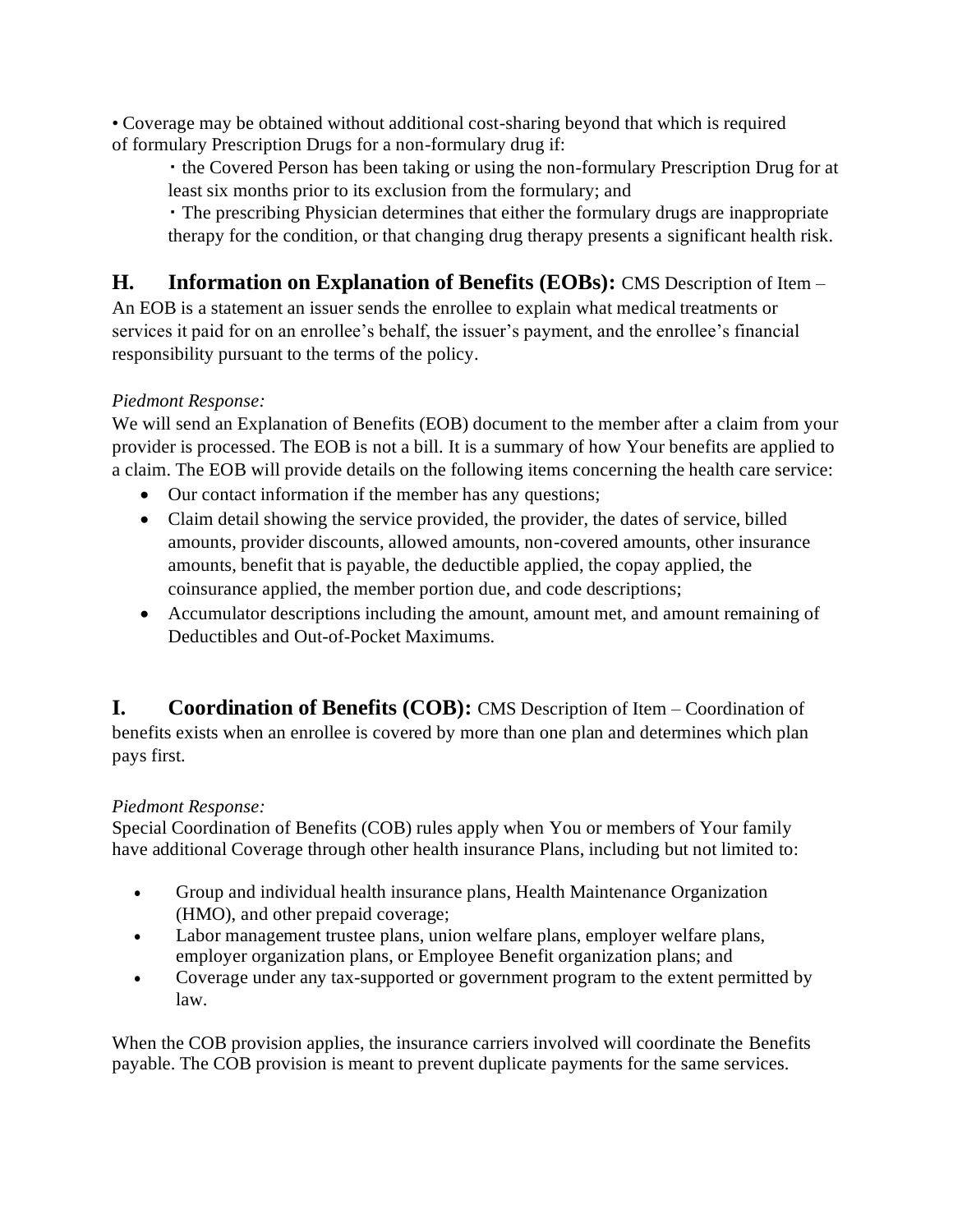If You have two insurance plans, one of the plans will be considered the primary plan and the other plan will be the secondary plan. The primary plan is the plan which will process claims for Benefits first (as though no other coverage exists), and the secondary Plan will coordinate its payment so as not to duplicate Benefits provided by the primary plan.

### **Coordination with Group Coverage**

Coverage under this plan is always secondary to any group coverage.

Whenever the Benefits under any other plan are payable without regard to benefits payable under this plan, this plan is secondary. Services that are not eligible for Benefits under both plans will not be subject to Coordination of Benefits.

When this plan is secondary, the value of Covered Services will be based on Our Allowable Charge to determine Our liability. When providing secondary coverage, the aggregate of benefits under both plans for the coordinated services will not exceed Our Allowable Charge for those coordinated services. If Benefits are provided in the form of services by the primary carrier, as with an HMO, the value of the coordinated services is based upon Our Allowable Charge for the service. We may coordinate the Benefits We would have paid so that the sum of Our Benefits and the value of the coordinated services reduced by any applicable Deductible, Copayment or Coinsurance of the primary carrier does not exceed Our Allowable Charge.

No limitations will be extended because of coordination of Benefits. All dollar amount and visit limits still apply, even when We are the secondary carrier. You may not elect to file Your claims only with Us in order to obtain primary Benefits when the other carrier would otherwise be the primary carrier.

### **Coordination with Plans other than Group Coverage**

When a Covered Person is also enrolled in another non-group health plan, one coverage will be primary, and one will be secondary. The decision of which coverage will be primary or secondary is made using the order of Benefit determination rules listed below:

- If the other coverage does not have COB rules substantially similar to Piedmont's, the other coverage will be primary.
- If a Covered Person is enrolled as: (1) the named Subscriber under one coverage; and (2) a Dependent under another, then generally the one that covers him or her as the named Subscriber will be primary.
- If a Covered Person is the named Subscriber under both coverages, the one that covers him or her for the longer period of time will be primary.
- If the Covered Person is enrolled as a Dependent Child under both coverages (e.g. when both parents cover their Child), typically the coverage of the parent whose birthday falls earliest in the Benefit Year will be the primary.